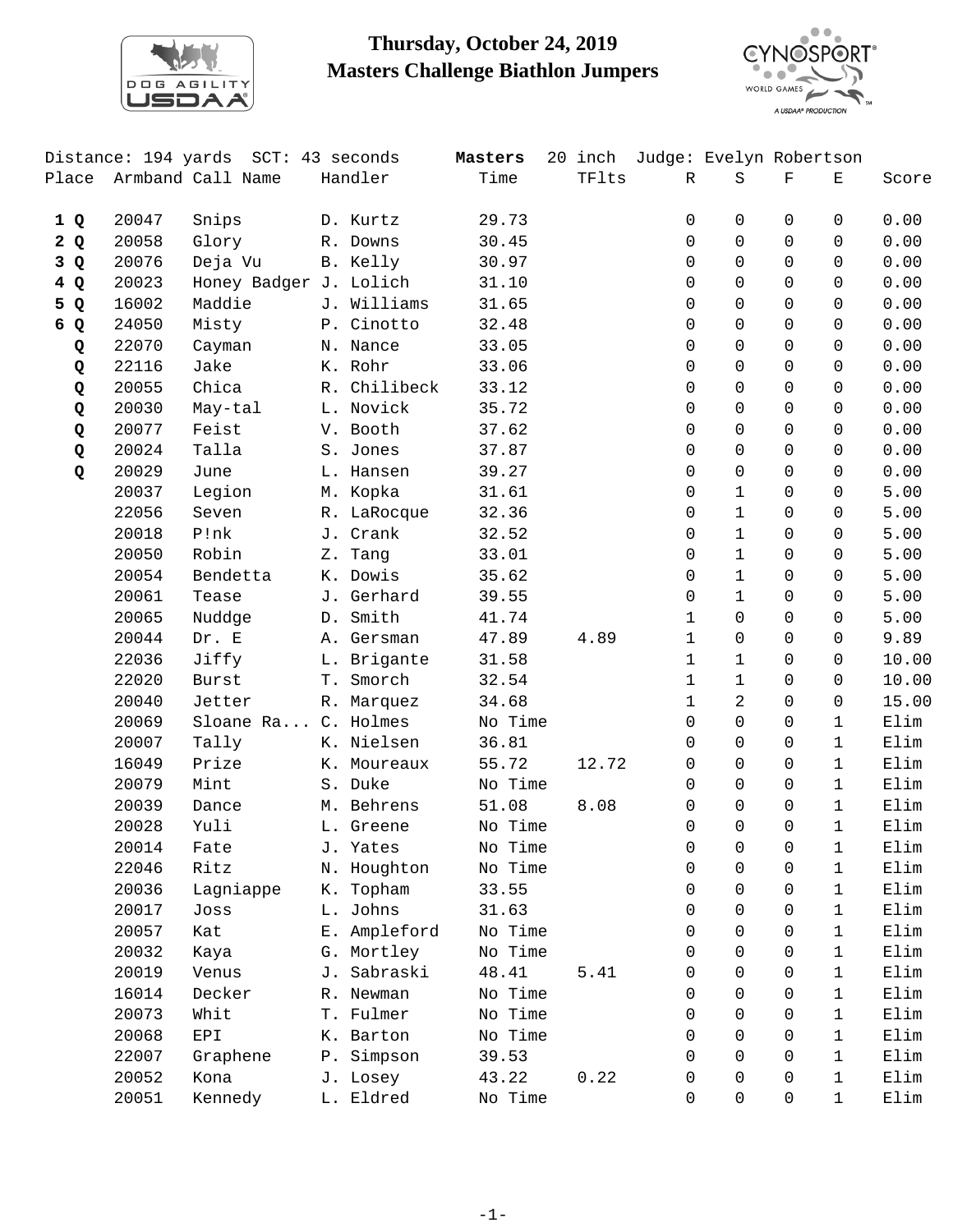| 20035 | Fleur De Lis R. Culpepper |                | No Time |      | 0              | $\Omega$    | $\Omega$    | $\mathbf{1}$ | Elim |
|-------|---------------------------|----------------|---------|------|----------------|-------------|-------------|--------------|------|
| 20070 | Athena                    | M. Barry       | 43.53   | 0.53 | $\Omega$       | $\Omega$    | $\Omega$    | $\mathbf{1}$ | Elim |
| 20034 | Serina                    | W. Ji          | No Time |      | 0              | 0           | $\Omega$    |              | Elim |
| 20011 | Moneypenny                | C. Holmes      | 34.81   |      | 0              | 0           | $\mathbf 0$ | 1            | Elim |
| 22140 | Mystery                   | A. Reinkemeyer | No Time |      | 0              | $\mathbf 0$ | $\mathbf 0$ | $\mathbf{1}$ | Elim |
| 20027 | Jenny                     | K. Mahan       | No Time |      | 0              | $\Omega$    | $\mathbf 0$ |              | Elim |
| 20067 | Lyric                     | K. Kent        | No Time |      | 0              | $\Omega$    | $\Omega$    | $\mathbf{1}$ | Elim |
| 20042 | Damuraz                   | M. Speagle     | 34.92   |      | $\overline{2}$ | $\mathbf 0$ | $\mathbf 0$ | $\mathbf{1}$ | Elim |
| 20026 | Sunny                     | X. Zhou        | No Time |      | 0              | $\mathbf 0$ | $\mathbf 0$ | 1            | Elim |
| 20081 | Brisa                     | R. Martinez    | No Time |      | 0              | $\Omega$    | $\Omega$    | $\mathbf{1}$ | Elim |
| 20066 | Stun                      | M. Sheard      | No Time |      | 0              | $\mathbf 0$ | $\mathbf 0$ | $\mathbf{1}$ | Elim |
| 20078 | Fuzzy Knu M. Rock         |                | Absent  |      |                |             |             |              |      |
| 20046 | Jelly Bel C. Laria        |                | Absent  |      |                |             |             |              |      |
| 20006 | Zin                       | S. Anderson    | Absent  |      |                |             |             |              |      |
| 20075 | Velo                      | M. Speagle     | Absent  |      |                |             |             |              |      |
| 20080 | Cheetah                   | K. Wilson      | Absent  |      |                |             |             |              |      |
| 20005 | Guess                     | M. Rock        | Absent  |      |                |             |             |              |      |

|     |       | Distance: 194 yards SCT: 43 seconds |               | Masters |       | 22 inch Judge: Evelyn Robertson |              |             |                                                                                                |       |
|-----|-------|-------------------------------------|---------------|---------|-------|---------------------------------|--------------|-------------|------------------------------------------------------------------------------------------------|-------|
|     |       | Place Armband Call Name             | Handler       | Time    | TFlts | R                               | S            | $\mathbf F$ | $\mathbf{E}% _{t}\left  \mathbf{1}\right\rangle =\mathbf{1}_{t}\left  \mathbf{1}\right\rangle$ | Score |
| 1Q  | 22130 | Banshee                             | K. Miller     | 29.15   |       | 0                               | 0            | $\Omega$    | 0                                                                                              | 0.00  |
| 2Q  | 22132 | Nebraska                            | A. Eifert     | 29.22   |       | $\mathbf 0$                     | $\Omega$     | $\Omega$    | $\Omega$                                                                                       | 0.00  |
| 3Q  | 22029 | Glance                              | S. Dos        | 29.80   |       | $\mathbf 0$                     | $\Omega$     | $\Omega$    | $\Omega$                                                                                       | 0.00  |
| 4Q  | 22052 | Viper                               | D. Hill       | 30.13   |       | $\Omega$                        | $\Omega$     | $\Omega$    | $\Omega$                                                                                       | 0.00  |
| 5 Q | 22108 | Bindi Sue                           | K. Miller     | 30.38   |       | $\mathbf 0$                     | 0            | $\mathbf 0$ | $\Omega$                                                                                       | 0.00  |
| 6 Q | 22142 | Jolt                                | T. Millet     | 30.92   |       | $\mathbf 0$                     | 0            | $\Omega$    | $\Omega$                                                                                       | 0.00  |
| 7 Q | 22125 | Nitro                               | G. Nieder     | 31.16   |       | 0                               | 0            | $\Omega$    | $\Omega$                                                                                       | 0.00  |
| 8 Q | 22015 | Lilu                                | N. O'Brien    | 31.19   |       | 0                               | 0            | $\Omega$    | $\Omega$                                                                                       | 0.00  |
| Q   | 22002 | Mesa                                | B. Ortale     | 31.41   |       | 0                               | 0            | $\Omega$    | $\Omega$                                                                                       | 0.00  |
| Q   | 22117 | Jedi St                             | J. Steinbach  | 31.80   |       | $\mathbf 0$                     | 0            | $\Omega$    | $\Omega$                                                                                       | 0.00  |
| Q   | 22135 | Bodie                               | J. Kronbach   | 31.88   |       | $\Omega$                        | $\Omega$     | $\Omega$    | $\Omega$                                                                                       | 0.00  |
| Q   | 22035 | Spiff                               | S. Haigler    | 32.67   |       | $\mathbf 0$                     | 0            | $\Omega$    | $\Omega$                                                                                       | 0.00  |
| Q   | 22114 | Dew                                 | E. Coupe      | 32.69   |       | $\Omega$                        | $\Omega$     | $\Omega$    | $\Omega$                                                                                       | 0.00  |
| Q   | 22115 | Desmond                             | D. Davis      | 33.09   |       | $\Omega$                        | $\Omega$     | $\Omega$    | $\Omega$                                                                                       | 0.00  |
| Q   | 22102 | Denali                              | J. Bonsignore | 33.18   |       | $\mathbf 0$                     | 0            | $\Omega$    | $\Omega$                                                                                       | 0.00  |
| Q   | 22127 | Gypsy                               | S. Knill      | 33.28   |       | $\Omega$                        | $\Omega$     | $\Omega$    | $\Omega$                                                                                       | 0.00  |
| Q   | 22032 | Strider                             | D. Lukas      | 33.67   |       | $\mathbf 0$                     | 0            | $\Omega$    | $\Omega$                                                                                       | 0.00  |
| Q   | 22037 | Nile                                | J. York       | 34.04   |       | 0                               | $\Omega$     | $\Omega$    | $\Omega$                                                                                       | 0.00  |
| Q   | 22128 | Harley                              | B. Rutkowski  | 34.84   |       | $\mathbf 0$                     | $\Omega$     | $\Omega$    | $\Omega$                                                                                       | 0.00  |
| Q   | 22021 | 'NSync                              | S. Schmitter  | 35.94   |       | 0                               | 0            | $\Omega$    | $\Omega$                                                                                       | 0.00  |
| Q   | 22097 | Fame                                | J. Boggs      | 35.98   |       | 0                               | 0            | $\Omega$    | $\Omega$                                                                                       | 0.00  |
| Q   | 22050 | Ziva                                | E. Rodriguez  | 37.50   |       | $\mathbf 0$                     | 0            | $\mathbf 0$ | $\Omega$                                                                                       | 0.00  |
| Q   | 22042 | Remington                           | C. Deen       | 40.41   |       | $\Omega$                        | $\Omega$     | $\Omega$    | $\Omega$                                                                                       | 0.00  |
|     | 22003 | Ruckus                              | J. Gerhard    | 30.07   |       | $\Omega$                        | $\mathbf{1}$ | $\Omega$    | $\Omega$                                                                                       | 5.00  |
|     | 22065 | Peat                                | S. Duke       | 30.67   |       | 0                               | $\mathbf{1}$ | $\Omega$    | $\Omega$                                                                                       | 5.00  |
|     | 22109 | Rich                                | M. Grant      | 30.79   |       | $\Omega$                        | $\mathbf{1}$ | $\Omega$    | $\Omega$                                                                                       | 5.00  |
|     | 22044 | Blitz                               | K. Rohr       | 31.80   |       | 0                               | $\mathbf{1}$ | $\Omega$    | $\Omega$                                                                                       | 5.00  |
|     | 22088 | Franky                              | B. Baker      | 32.37   |       | $\mathbf 0$                     | $\mathbf 1$  | $\Omega$    | $\Omega$                                                                                       | 5.00  |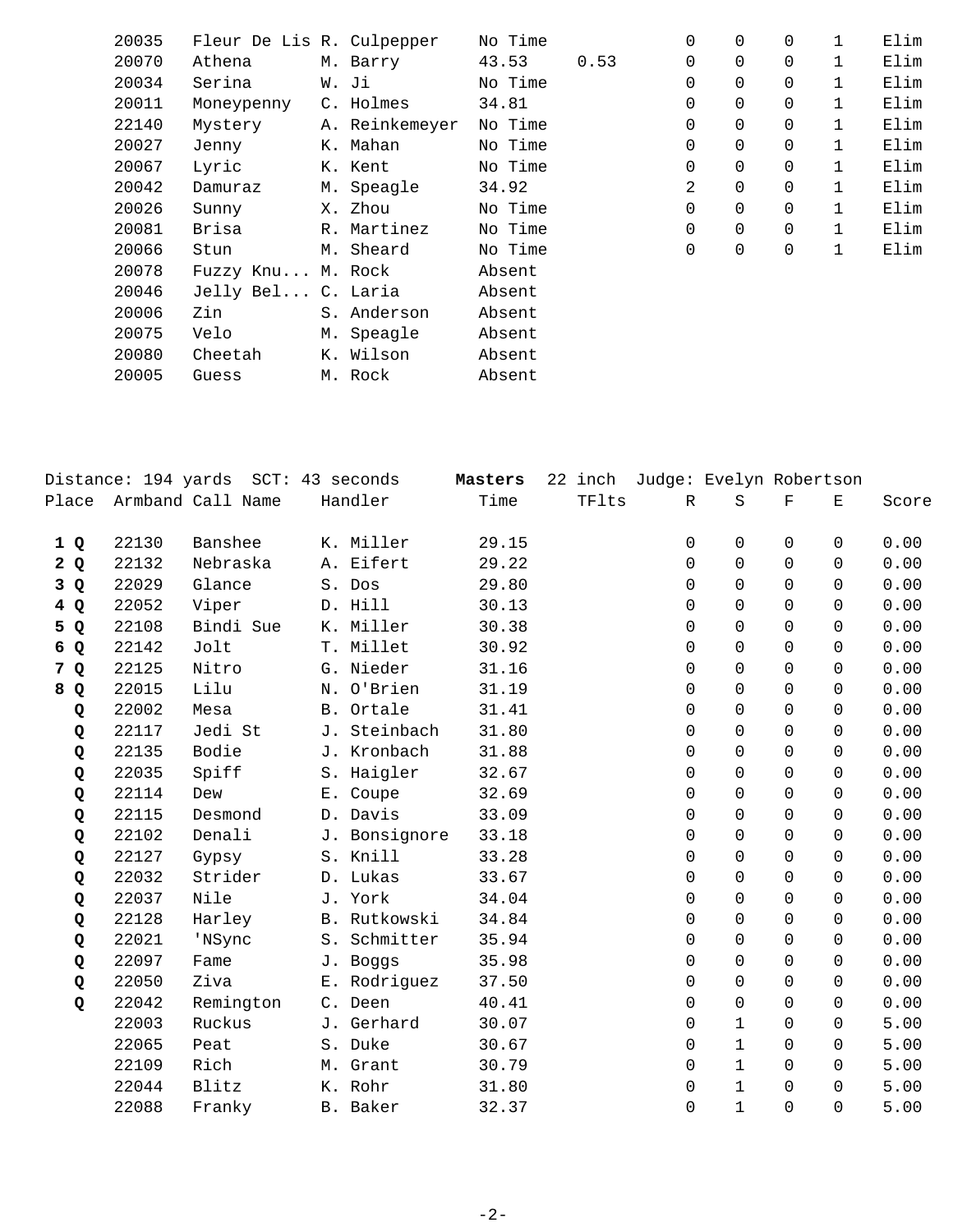| 22048 | Baru                   | S. Josselyn   | 33.39   |      | 0           | 1              | $\Omega$       | $\Omega$     | 5.00  |
|-------|------------------------|---------------|---------|------|-------------|----------------|----------------|--------------|-------|
| 22077 | Ziggy Marley L. Jacobs |               | 33.64   |      | 0           | $\mathbf{1}$   | 0              | $\Omega$     | 5.00  |
| 22078 | #Winning               | M. Hanson     | 34.19   |      | 1           | $\Omega$       | $\Omega$       | $\Omega$     | 5.00  |
| 22005 | Bob                    | M. Wirant     | 34.63   |      | 0           | $\mathbf 1$    | $\Omega$       | $\Omega$     | 5.00  |
| 22123 | Wager W                | J. Watson     | 35.88   |      | 0           | $\mathbf{1}$   | $\Omega$       | $\Omega$     | 5.00  |
| 22049 | Gracey                 | K. Rohr       | 36.74   |      | 1           | $\Omega$       | 0              | $\Omega$     | 5.00  |
| 22136 | Faith                  | J. Moll       | 37.48   |      | 1           | $\mathbf 0$    | 0              | $\Omega$     | 5.00  |
| 22019 | Tease                  | S. Vicary     | 37.50   |      | $\mathbf 1$ | $\mathbf 0$    | $\Omega$       | $\mathbf 0$  | 5.00  |
| 22121 | Rosie                  | D. Pubillones | 39.07   |      | 0           | $\mathbf{1}$   | $\Omega$       | $\Omega$     | 5.00  |
| 22151 | Beinn                  | L. Medcraft   | 39.22   |      | $\mathbf 1$ | $\mathsf{O}$   | $\Omega$       | $\Omega$     | 5.00  |
| 22103 | Gracie                 | E. Zieske     | 39.24   |      | 0           | $\mathbf{1}$   | 0              | $\Omega$     | 5.00  |
| 22054 |                        |               |         |      |             |                | $\Omega$       | $\Omega$     |       |
|       | Charlie                | W. Crawshaw   | 41.00   |      | 1           | 0              |                |              | 5.00  |
| 22105 | Pixie                  | G. Carlson    | 42.45   |      | $\mathbf 1$ | $\mathsf{O}$   | $\mathbf 0$    | $\mathsf{O}$ | 5.00  |
| 22031 | Pressa                 | C. Atchison   | 31.45   |      | 0           | 2              | 0              | 0            | 10.00 |
| 22086 | Ryker                  | D. Spence     | 32.29   |      | 0           | 2              | 0              | $\Omega$     | 10.00 |
| 22033 | Truth                  | A. Carter     | 33.52   |      | 1           | $\mathbf 1$    | $\Omega$       | $\Omega$     | 10.00 |
| 22081 | BAM!                   | S. Levine     | 34.94   |      | 0           | $\overline{c}$ | $\Omega$       | $\Omega$     | 10.00 |
| 22083 | River                  | D. McCormick  | 35.41   |      | 0           | $\overline{a}$ | 0              | $\Omega$     | 10.00 |
| 22023 | Cassi                  | L. Brigante   | 38.17   |      | 0           | $\overline{2}$ | 0              | $\Omega$     | 10.00 |
| 22074 | Norm                   | D. Rohaus     | 31.81   |      | $\Omega$    | 3              | 0              | $\Omega$     | 15.00 |
| 22064 | Swig                   | R. King       | 34.96   |      | 1           | $\overline{2}$ | 0              | $\Omega$     | 15.00 |
| 22082 | Amp C                  | L. Cope       | 32.14   |      | 0           | $\overline{4}$ | 0              | 0            | 20.00 |
| 22137 | Rex                    | S. Cochran    | 32.00   |      | 0           | $\Omega$       | 0              | $\mathbf{1}$ | Elim  |
| 22104 | Venture                | N. Levesque   | No Time |      | $\Omega$    | $\Omega$       | 0              | $\mathbf{1}$ | Elim  |
| 22004 | Angel                  | W. Crawshaw   | No Time |      | 0           | 0              | 0              | $\mathbf{1}$ | Elim  |
| 22145 | Speedy                 | J. Boggs      | 42.99   |      | 0           | $\mathsf{O}$   | 0              | $\mathbf{1}$ | Elim  |
| 22094 | Flair                  | A. Abbott     | No Time |      | 0           | $\Omega$       | 0              | $\mathbf{1}$ | Elim  |
| 22069 | Ariel Ray              | J. Chen       | No Time |      | 0           | $\Omega$       | 0              | $\mathbf{1}$ | Elim  |
| 22062 | Bailey                 | R. Seiter     | No Time |      | 0           | $\mathbf 0$    | 0              | $\mathbf{1}$ | Elim  |
| 22017 | Moon B                 | L. Bartol     | 41.26   |      | 0           | $\mathbf 0$    | $\Omega$       | $\mathbf{1}$ | Elim  |
| 22058 | Bode                   | J. Harris     | 39.59   |      | $\mathbf 1$ | $\Omega$       | 0              | $\mathbf{1}$ | Elim  |
| 22096 | Bright                 | R. Sanders    | 51.01   | 8.01 | 0           | $\Omega$       | 0              | $\mathbf{1}$ | Elim  |
| 22025 | Celebrate              | S. Loos       | No Time |      | 0           | $\Omega$       | $\Omega$       | $\mathbf 1$  | Elim  |
| 22022 | Outspoken              | A. Peach      | 48.70   | 5.70 | 0           | $\mathsf{O}$   | $\overline{0}$ | $\mathbf{1}$ | Elim  |
| 22149 | Kaiden                 | R. Taylor     | No Time |      | 0           | 0              | 0              | $\mathbf{1}$ | Elim  |
| 22106 | Torque                 | D. Cresswell  | 38.16   |      | $\Omega$    | $\Omega$       | 0              | $\mathbf{1}$ | Elim  |
| 22072 | Mari                   | J. Kurlander  | 35.78   |      | 0           | $\Omega$       | 0              | $\mathbf{1}$ | Elim  |
| 22034 | Aero                   | R. Clark      | No Time |      | 0           | $\Omega$       | 0              | $\mathbf{1}$ | Elim  |
| 22107 | Ender                  | F. Ferraiuolo | 38.33   |      | 0           | $\Omega$       | 0              | $\mathbf{1}$ | Elim  |
| 22092 | Derby                  | R. Quinones   | No Time |      | 0           | $\Omega$       | 0              | $\mathbf{1}$ | Elim  |
| 22039 | Striker                | R. Carlson    | No Time |      | $\Omega$    | $\Omega$       | 0              | $\mathbf{1}$ | Elim  |
|       |                        |               |         |      |             |                |                |              |       |
| 22006 | Shiver                 | N. Hall       | No Time |      | 0           | $\mathbf 0$    | 0              | $\mathbf{1}$ | Elim  |
| 22147 | Fia                    | C. Holm       | No Time |      | 0           | $\Omega$       | 0              | $\mathbf 1$  | Elim  |
| 22085 | Hopi                   | L. Johnson    | No Time |      | 0           | $\Omega$       | 0              | $\mathbf{1}$ | Elim  |
| 22150 | Johnny B               | J. Gauntt     | No Time |      | 0           | $\Omega$       | $\Omega$       | $\mathbf{1}$ | Elim  |
| 22008 | Vim                    | K. Terrill    | 31.62   |      | 0           | $\mathbf 0$    | 0              | $\mathbf 1$  | Elim  |
| 22098 | Zen                    | J. Collins    | 40.87   |      | 0           | $\Omega$       | $\Omega$       | 1            | Elim  |
| 22091 | Racer                  | B. Ambruzs    | No Time |      | 0           | $\Omega$       | $\Omega$       | 1            | Elim  |
| 22041 | Wilson                 | J. Arenson    | No Time |      | 0           | $\Omega$       | $\Omega$       | $\mathbf{1}$ | Elim  |
| 22101 | Bo                     | C. Bowers     | 38.83   |      | 0           | $\Omega$       | 0              | $\mathbf{1}$ | Elim  |
| 22148 | Keg                    | K. Cetrulo    | No Time |      | 0           | $\Omega$       | 0              | $\mathbf{1}$ | Elim  |
| 22079 | Stoked                 | S. Ross       | No Time |      | 0           | $\mathsf{O}$   | 0              | $\mathbf{1}$ | Elim  |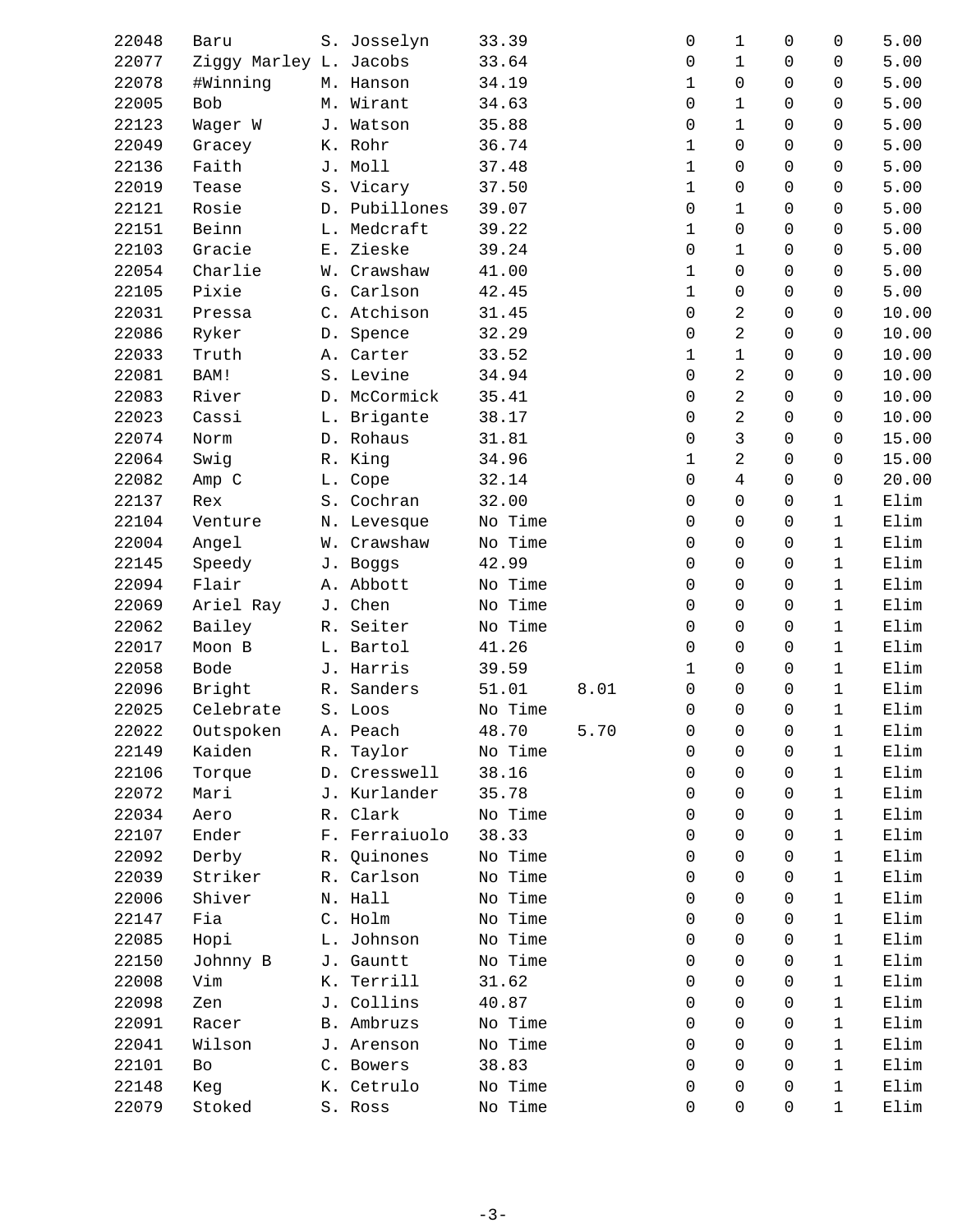| 22014 | Bacon   | T. Golden   | 33.49   |      | 0        | 0 | 0        | Elim |
|-------|---------|-------------|---------|------|----------|---|----------|------|
| 22120 | Cruz'N  | S. Henry    | No Time |      | 0        | 0 | 0        | Elim |
| 22113 | Kelvin  | K. Moureaux | 47.35   | 4.35 | $\Omega$ | 0 | 0        | Elim |
| 22026 | Hauser  | L. Smith    | No Time |      | 0        | 0 | 0        | Elim |
| 22111 | Zim     | M. Behrens  | 41.44   |      | 0        | 0 | 0        | Elim |
| 22119 | Brio    | J. Faulkner | No Time |      | 0        | 0 | 0        | Elim |
| 22138 | Jedi So | K. Solberg  | 35.21   |      | 0        | 0 | $\Omega$ | Elim |
| 22009 | Seeker  | N. Levesque | No Time |      | $\Omega$ | 0 | 0        | Elim |
| 22071 | Taken   | W. Peluse   | Absent  |      |          |   |          |      |
| 22118 | Boogie  | P. Friauf   | Absent  |      |          |   |          |      |
|       |         |             |         |      |          |   |          |      |

|                  | Distance: 188 yards |                   |    | SCT: 44 seconds  | Masters | 16 inch |              | Judge: Evelyn Robertson |             |              |       |
|------------------|---------------------|-------------------|----|------------------|---------|---------|--------------|-------------------------|-------------|--------------|-------|
| Place            |                     | Armband Call Name |    | Handler          | Time    | TFlts   | R            | $\rm S$                 | $\mathbf F$ | $\mathbf E$  | Score |
| 1Q               | 14019               | Rukia             |    | G. Lund          | 32.90   |         | 0            | $\mathsf 0$             | $\Omega$    | 0            | 0.00  |
| 2Q               | 16039               | Rev               |    | M. Brown         | 33.26   |         | $\Omega$     | $\Omega$                | $\Omega$    | $\Omega$     | 0.00  |
| 3Q               | 16018               | Lucky             |    | J. Crank         | 33.71   |         | $\Omega$     | $\Omega$                | $\Omega$    | $\Omega$     | 0.00  |
| 4 Q              | 16029               | Colt              |    | J. Thomas        | 34.55   |         | $\Omega$     | $\Omega$                | $\Omega$    | $\Omega$     | 0.00  |
| 5 Q              | 16034               | Fuji              |    | M. Powers        | 34.84   |         | $\Omega$     | $\Omega$                | $\Omega$    | $\Omega$     | 0.00  |
| 6<br>$\mathbf Q$ | 16059               | Pawley            |    | A. Cook          | 36.32   |         | $\Omega$     | $\Omega$                | $\Omega$    | $\Omega$     | 0.00  |
| Q                | 16056               | Jillaroo          |    | H. Smith         | 38.08   |         | $\Omega$     | $\Omega$                | $\Omega$    | $\Omega$     | 0.00  |
| Q                | 14010               | Tine              |    | R. Koeske        | 43.36   |         | $\Omega$     | $\Omega$                | $\Omega$    | $\Omega$     | 0.00  |
| Q                | 16047               | Maybe             |    | M. Bishop        | 43.38   |         | $\Omega$     | $\Omega$                | $\Omega$    | $\Omega$     | 0.00  |
|                  | 14034               | Valkyrie          |    | J. Burtness      | 46.81   | 2.81    | $\Omega$     | $\Omega$                | $\Omega$    | $\Omega$     | 2.81  |
|                  | 16012               | Swindle           |    | A. Beasley       | 31.81   |         | $\mathbf{1}$ | $\Omega$                | $\Omega$    | $\Omega$     | 5.00  |
|                  | 16025               | Anthem            |    | D. Lombard       | 32.09   |         | $\Omega$     | $\mathbf{1}$            | $\Omega$    | $\Omega$     | 5.00  |
|                  | 16045               | Zivi              |    | J. Kozma         | 39.85   |         | $\mathbf{1}$ | $\Omega$                | $\Omega$    | $\Omega$     | 5.00  |
|                  | 16051               | Della             |    | D. Jacques       | 37.60   |         | 1            | $\mathbf{1}$            | $\Omega$    | $\Omega$     | 10.00 |
|                  | 16007               | Tempest           |    | J. Reilly        | 43.06   |         | 1            | $\mathbf{1}$            | 0           | $\mathbf 0$  | 10.00 |
|                  | 16019               | Shadow            |    | H. Benson        | 44.08   | 0.08    | 0            | 2                       | 0           | $\mathbf 0$  | 10.08 |
|                  | 16003               | Grape             |    | <b>B.</b> Thomas | 46.86   | 2.86    | 2            | $\mathbf 0$             | 0           | $\mathbf 0$  | 12.86 |
|                  | 16011               | Deacon            |    | E. Blanchard     | 47.52   | 3.52    | 1            | $\mathbf{1}$            | 0           | $\mathbf 0$  | 13.52 |
|                  | 16057               | D'Artagnan        |    | E. Zalo          | No Time |         | 0            | $\Omega$                | 0           | $\mathbf{1}$ | Elim  |
|                  | 16015               | Spark             |    | K. Ostiguy       | No Time |         | 0            | $\mathbf 0$             | 0           | $\mathbf{1}$ | Elim  |
|                  | 16032               | Jet               | Α. | Spitters         | No Time |         | 0            | $\mathbf 0$             | $\Omega$    | $\mathbf{1}$ | Elim  |
|                  | 16021               | Brodie            |    | E. Robinson      | 33.47   |         | $\Omega$     | $\Omega$                | $\Omega$    | $\mathbf{1}$ | Elim  |
|                  | 16058               | Flare             |    | I. Owen          | No Time |         | $\Omega$     | $\Omega$                | $\Omega$    | $\mathbf{1}$ | Elim  |
|                  | 16052               | Tiffany           |    | B. Thibodeau     | No Time |         | $\Omega$     | $\Omega$                | 0           | $\mathbf{1}$ | Elim  |
|                  | 16022               | Krieger           |    | J. Massey        | 31.56   |         | $\Omega$     | $\Omega$                | 0           | $\mathbf{1}$ | Elim  |
|                  | 16037               | Indi              |    | C. Brew          | 33.94   |         | $\Omega$     | $\Omega$                | 0           | $\mathbf{1}$ | Elim  |
|                  | 16050               | Porter            |    | M. Obidinski     | 39.97   |         | $\Omega$     | $\Omega$                | $\Omega$    | $\mathbf 1$  | Elim  |
|                  | 16028               | Streak            |    | S. Crank         | No Time |         | $\Omega$     | $\Omega$                | $\Omega$    | $\mathbf 1$  | Elim  |
|                  | 16004               | Tuukka            |    | L. Thibodeau     | No Time |         | $\Omega$     | $\Omega$                | $\Omega$    | $\mathbf 1$  | Elim  |
|                  | 16035               | Snafu             |    | P. Reid          | No Time |         | $\Omega$     | $\Omega$                | $\Omega$    | $\mathbf{1}$ | Elim  |
|                  | 16017               | Teddy             |    | S. Lohrer        | 35.13   |         | 0            | $\mathbf 0$             | $\Omega$    | $\mathbf{1}$ | Elim  |
|                  | 16023               | Swift             |    | J. Crank         | No Time |         | 0            | $\overline{0}$          | $\Omega$    | $\mathbf 1$  | Elim  |
|                  | 16054               | Stripe            |    | M. Mantell       | Absent  |         |              |                         |             |              |       |
|                  | 16055               | Luna              |    | S. Spezia        | Absent  |         |              |                         |             |              |       |
|                  | 16016               | Journey           |    | A. Petrochko     | Absent  |         |              |                         |             |              |       |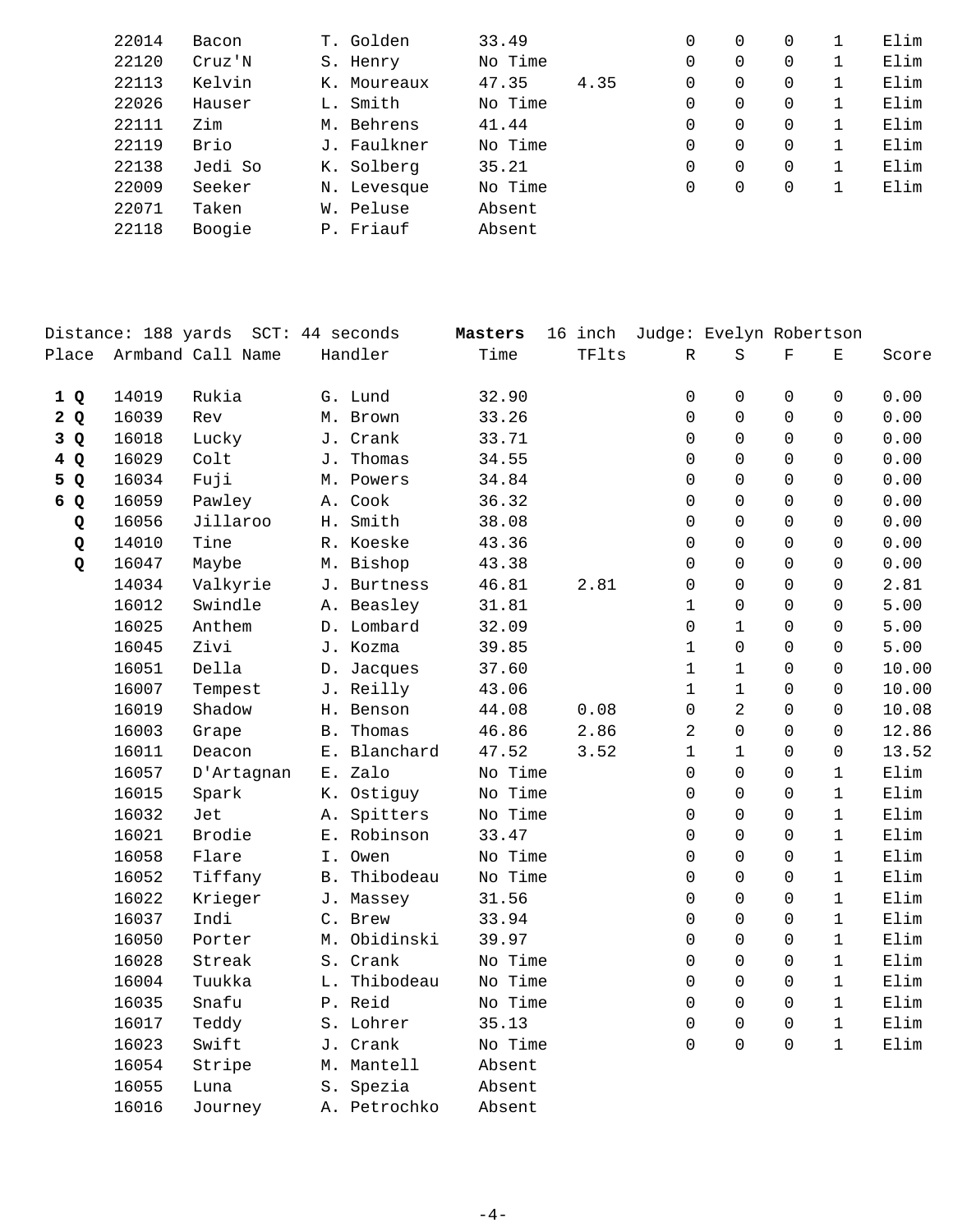|     |       | Distance: 185 yards SCT: 46 seconds |              | Masters |      | 10 inch Judge: Evelyn Robertson |              |            |              |       |
|-----|-------|-------------------------------------|--------------|---------|------|---------------------------------|--------------|------------|--------------|-------|
|     |       | Place Armband Call Name             | Handler      | Time    |      | TFlts<br>R                      | S            | $_{\rm F}$ | Ε            | Score |
| 1 Q | 10019 | Hedy                                | S. Cochran   | 32.33   |      | 0                               | $\mathbf 0$  | $\Omega$   | $\Omega$     | 0.00  |
| 2Q  | 10018 | Lark                                | B. Lynch     | 33.98   |      | 0                               | $\Omega$     | $\Omega$   | $\Omega$     | 0.00  |
| 3Q  | 10031 | Pink                                | C. Hess      | 34.40   |      | 0                               | $\Omega$     | $\Omega$   | $\Omega$     | 0.00  |
| 4 Q | 10005 | Maverick                            | J. Gerhard   | 35.80   |      | $\Omega$                        | $\Omega$     | $\Omega$   | $\Omega$     | 0.00  |
| Q   | 10021 | Roxy                                | I. White     | 36.31   |      | $\Omega$                        | $\Omega$     | $\Omega$   | $\Omega$     | 0.00  |
| Q   | 10023 | Rauri Belle                         | D. O'Reilly  | 36.77   |      | $\Omega$                        | $\Omega$     | $\Omega$   | $\Omega$     | 0.00  |
| Q   | 10025 | Rabbit                              | R. Newman    | 36.94   |      | 0                               | $\Omega$     | $\Omega$   | $\Omega$     | 0.00  |
| Q   | 10015 | Exit                                | S. Straub    | 38.00   |      | $\Omega$                        | $\Omega$     | $\Omega$   | $\Omega$     | 0.00  |
| Q   | 10035 | Zen                                 | D. Fox       | 38.16   |      | $\Omega$                        | $\Omega$     | $\Omega$   | $\Omega$     | 0.00  |
| Q   | 10030 | Malibu                              | A. Kajava    | 38.76   |      | $\Omega$                        | $\Omega$     | $\Omega$   | $\Omega$     | 0.00  |
| Q   | 10033 | Super Sonic                         | L. Womer     | 40.58   |      | $\Omega$                        | $\Omega$     | $\Omega$   | $\Omega$     | 0.00  |
| Q   | 10002 | Beezer                              | J. Rossi     | 41.40   |      | 0                               | $\Omega$     | 0          | 0            | 0.00  |
|     | 10028 | Picasso                             | R. Evers     | 46.06   | 0.06 | 0                               | $\Omega$     | 0          | $\Omega$     | 0.06  |
|     | 10022 | Terra                               | K. Lai       | 38.23   |      | 0                               | $\mathbf{1}$ | 0          | $\Omega$     | 5.00  |
|     | 10008 | Dazzle                              | M. Keating   | 41.46   |      | 1                               | $\Omega$     | $\Omega$   | $\Omega$     | 5.00  |
|     | 10013 | CG Cinge                            | G. Miholics  | 42.98   |      | $\mathbf 1$                     | $\Omega$     | $\Omega$   | $\Omega$     | 5.00  |
|     | 10032 | What!                               | T. Calvert   | 51.43   | 5.43 | $\Omega$                        | $\Omega$     | $\Omega$   | $\mathbf{1}$ | Elim  |
|     | 10009 | Sushi                               | J. Plamondon | No Time |      | $\Omega$                        | $\Omega$     | $\Omega$   | $\mathbf{1}$ | Elim  |
|     | 10001 | Frenzi                              | L. Womer     | No Time |      | $\Omega$                        | $\Omega$     | $\Omega$   | $\mathbf{1}$ | Elim  |
|     | 10020 | Rowan                               | H. Witt      | No Time |      | 0                               | $\Omega$     | $\Omega$   | $\mathbf{1}$ | Elim  |
|     | 10026 | Nessie                              | A. Lowry     | No Time |      | 0                               | $\mathbf 0$  | $\Omega$   | $\mathbf{1}$ | Elim  |
|     | 10011 | Miley                               | A. Abbott    | No Time |      | 0                               | 0            | $\Omega$   | $\mathbf{1}$ | Elim  |
|     | 10017 | Race                                | J. Poling    | No Time |      | $\Omega$                        | $\Omega$     | $\Omega$   | $\mathbf{1}$ | Elim  |

|       | Distance: 188 yards |                   | $SCT: 44$ seconds | Masters | inch<br>14 |          | Judge: Evelyn Robertson |             |              |       |
|-------|---------------------|-------------------|-------------------|---------|------------|----------|-------------------------|-------------|--------------|-------|
| Place |                     | Armband Call Name | Handler           | Time    | TFlts      | R        | S                       | $\mathbf F$ | E.           | Score |
| 1Q    | 14025               | Marti             | M. Dougherty      | 32.46   |            | 0        | 0                       | 0           | $\Omega$     | 0.00  |
| 2Q    | 14002               | Rio               | J. Crank          | 32.63   |            | 0        | $\Omega$                | $\Omega$    | $\Omega$     | 0.00  |
| 3 Q   | 14006               | Britain           | B. Pinder         | 34.91   |            | 0        | $\mathbf 0$             | $\Omega$    | $\Omega$     | 0.00  |
| 4 Q   | 14030               | Jeter             | K. Morris         | 36.01   |            | 0        | $\mathbf 0$             | $\Omega$    | $\Omega$     | 0.00  |
| Q     | 14033               | RingoPhire        | L. Sigman         | 38.25   |            | $\Omega$ | $\Omega$                | $\Omega$    | $\Omega$     | 0.00  |
|       | 14022               | Sky               | D. McBride        | 44.17   | 0.17       | 0        | $\Omega$                | $\Omega$    | $\Omega$     | 0.17  |
|       | 14026               | Buzz              | N. Newman         | 32.44   |            | 1        | $\Omega$                | $\Omega$    | $\Omega$     | 5.00  |
|       | 14035               | Zig-zag           | S. Peterson       | 33.00   |            | 0        | $\mathbf{1}$            | $\Omega$    | $\Omega$     | 5.00  |
|       | 14013               | Stripper          | S. Crank          | 36.62   |            | 1        | $\mathbf 0$             | $\Omega$    | $\Omega$     | 5.00  |
|       | 14012               | Mouse             | T. Luggiero       | 44.65   | 0.65       | 1        | $\mathbf 0$             | 0           | $\Omega$     | 5.65  |
|       | 14007               | Skylar            | S. Scott          | 40.80   |            | 1        | 3                       | 0           | $\Omega$     | 20.00 |
|       | 14018               | Riot              | K. Mallory        | 47.40   | 3.40       | 0        | $\mathbf{1}$            | $\Omega$    | $\mathbf{1}$ | Elim  |
|       | 14011               | Venture           | J. Lavalley       | No Time |            | 0        | $\Omega$                | $\Omega$    |              | Elim  |
|       | 14004               | Streak            | B. Schaezler      | 44.88   | 0.88       | 0        | $\Omega$                | $\Omega$    |              | Elim  |
|       | 14009               | Keen              | B. Martin         | 35.29   |            | 0        | $\mathbf 0$             | $\mathbf 0$ | $\mathbf{1}$ | Elim  |
|       |                     |                   |                   |         |            |          |                         |             |              |       |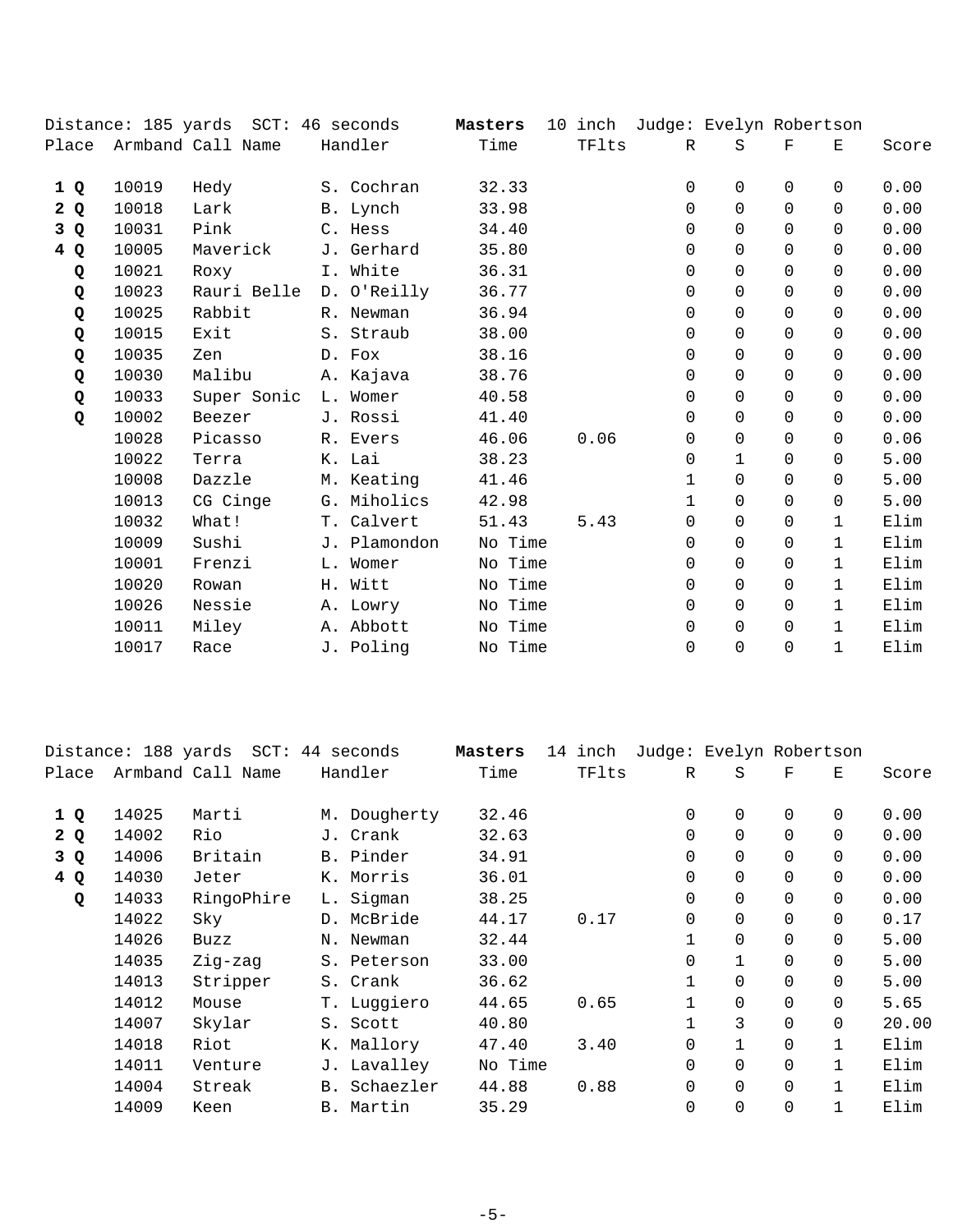| 14027 Winnie |      | P. Toro      | 46.22 | 2.22 | 0 0 0 1 Elim |  |  |
|--------------|------|--------------|-------|------|--------------|--|--|
| 14003 Kodah  |      | P. Demers    | 50.26 | 6.26 | 0 0 0 1 Elim |  |  |
| 14037        | Trek | B. Schaezler | 43.54 |      | 0 0 0 1 Elim |  |  |

|     |       | Distance: 194 yards SCT: 43 seconds |                       | Masters |       | 24 inch Judge: Evelyn Robertson |                |              |              |       |
|-----|-------|-------------------------------------|-----------------------|---------|-------|---------------------------------|----------------|--------------|--------------|-------|
|     |       | Place Armband Call Name             | Handler               | Time    | TFlts | $\mathbb{R}$                    | S              | $\mathbf F$  | Е            | Score |
| 1Q  | 24037 | Knack                               | S. Dos                | 29.60   |       | $\mathbf 0$                     | 0              | $\mathbf 0$  | 0            | 0.00  |
| 2Q  | 24021 | Amigo                               | G. Friedl             | 29.70   |       | $\mathbf 0$                     | 0              | $\mathsf{O}$ | $\mathbf 0$  | 0.00  |
| 3 Q | 24039 | Cru                                 | D. Snelleman          | 29.74   |       | 0                               | 0              | $\Omega$     | $\Omega$     | 0.00  |
| 4Q  | 24059 | Helios                              | L. Lamore             | 29.96   |       | 0                               | 0              | $\Omega$     | 0            | 0.00  |
| 5 Q | 24051 | Cash                                | S. Connell            | 30.03   |       | 0                               | $\Omega$       | $\Omega$     | $\Omega$     | 0.00  |
| 6 Q | 24025 | Gambit                              | A. Nottestad          | 30.06   |       | $\mathbf 0$                     | 0              | $\mathsf{O}$ | 0            | 0.00  |
| Q   | 24031 | Creed                               | S. Brooks             | 30.11   |       | 0                               | 0              | $\mathsf{O}$ | $\Omega$     | 0.00  |
| Q   | 24028 | Rocky                               | R. Carlson            | 30.37   |       | 0                               | 0              | $\Omega$     | 0            | 0.00  |
| Q   | 24042 | Riot                                | C. Moore              | 30.54   |       | 0                               | $\Omega$       | $\Omega$     | $\Omega$     | 0.00  |
| Q   | 24014 | Halliah                             | J. Gauthier           | 31.78   |       | 0                               | 0              | $\mathbf 0$  | 0            | 0.00  |
| Q   | 24043 | Rhydian                             | C. McKinney           | 32.44   |       | 0                               | 0              | $\mathbf 0$  | $\Omega$     | 0.00  |
| Q   | 22011 | Fargo                               | K. Wells              | 33.00   |       | 0                               | 0              | $\Omega$     | 0            | 0.00  |
| Q   | 24030 | Usher                               | A. Peach              | 33.59   |       | 0                               | 0              | $\Omega$     | $\Omega$     | 0.00  |
| Q   | 24012 | Rascal                              | P. Cinotto            | 37.08   |       | $\mathbf 0$                     | 0              | $\mathsf{O}$ | 0            | 0.00  |
|     | 24011 | Chevy                               | J. Lyle               | 29.31   |       | 0                               | 1              | $\mathsf{O}$ | $\Omega$     | 5.00  |
|     | 24001 | Bang                                | M. Martimo            | 29.96   |       | 0                               | $\mathbf{1}$   | $\Omega$     | $\Omega$     | 5.00  |
|     | 22139 | Moon S                              | D. Scott              | 30.39   |       | 0                               | $\mathbf{1}$   | $\Omega$     | $\Omega$     | 5.00  |
|     | 24044 | Burton                              | X. Yao                | 32.06   |       | 0                               | $\mathbf{1}$   | $\mathbf 0$  | 0            | 5.00  |
|     | 24032 | Sniper                              | G. Tubbs              | 32.13   |       | 0                               | $\mathbf{1}$   | $\mathsf{O}$ | 0            | 5.00  |
|     | 24048 | Clip                                | R. Sutherland         | 34.80   |       | $\mathbf 1$                     | 0              | $\Omega$     | $\Omega$     | 5.00  |
|     | 24058 | Venom                               | T. Mitchell           | 35.58   |       | $\mathbf 0$                     | 1              | $\mathbf 0$  | $\Omega$     | 5.00  |
|     | 24052 | Alex                                | E. James              | 37.28   |       | $\mathbf 1$                     | 0              | $\Omega$     | 0            | 5.00  |
|     | 24016 | DareDevil                           | L. Pryse              | 28.76   |       | $\mathbf 0$                     | 2              | $\mathsf{O}$ | 0            | 10.00 |
|     | 24005 | Popeye                              | K. Rueschenberg 29.78 |         |       | 0                               | $\overline{a}$ | $\Omega$     | $\Omega$     | 10.00 |
|     | 24009 | Lainey                              | D. Rohaus             | 31.72   |       | $\mathbf 0$                     | $\overline{a}$ | $\Omega$     | $\Omega$     | 10.00 |
|     | 24045 | Simmer Down! M. Speagle             |                       | 34.29   |       | 0                               | $\overline{2}$ | 0            | $\Omega$     | 10.00 |
|     | 24022 | Race'N                              | N. Lende              | 35.92   |       | $\mathbf 0$                     | $\overline{2}$ | $\mathsf{O}$ | 0            | 10.00 |
|     | 24057 | Cephus                              | S. LeBlanc            | 34.07   |       | $\mathbf 1$                     | $\overline{2}$ | $\Omega$     | 0            | 15.00 |
|     | 24041 | Xarya                               | S. Greenholt          | 38.05   |       | $\mathbf{1}$                    | $\overline{a}$ | 0            | 0            | 15.00 |
|     | 24033 | Truant                              | C. Hornor             | No Time |       | 0                               | 0              | $\mathbf 0$  | $\mathbf{1}$ | Elim  |
|     | 24019 | Kaboom                              | A. McCune             | 32.93   |       | $\mathsf{O}$                    | $\overline{0}$ | $\mathsf{O}$ | $\mathbf{1}$ | Elim  |
|     | 24034 | Rush                                | T. Duncan             | 35.95   |       | 0                               | 0              | 0            | 1            | Elim  |
|     | 24029 | Jake                                | J. Marcus             | 32.32   |       | 0                               | 2              | 0            | $\mathbf 1$  | Elim  |
|     | 24017 | Anubis                              | K. Almasy             | 36.47   |       | $\Omega$                        | $\mathbf{1}$   | $\Omega$     | 1            | Elim  |
|     | 22028 | Gunner                              | L. Elson              | 37.67   |       | $\mathbf{1}$                    | 2              | $\Omega$     | 1            | Elim  |
|     | 22024 | Score                               | R. Thrift             | No Time |       | 0                               | 0              | $\Omega$     | 1            | Elim  |
|     | 24015 | Westley                             | M. Metelko            | 47.07   | 4.07  | 0                               | $\Omega$       | $\Omega$     | 1            | Elim  |
|     | 24007 | Electra                             | J. Kerwick            | 42.96   |       | $\Omega$                        | $\Omega$       | $\Omega$     | 1            | Elim  |
|     | 24003 | Finn                                | E. Rossellini         | 37.02   |       | $\mathbf{1}$                    | 0              | 0            | $\mathbf{1}$ | Elim  |
|     | 24027 | Solo                                | A. Castro             | 40.84   |       | 0                               | $\Omega$       | $\Omega$     | 1            | Elim  |
|     | 24026 | Poppy                               | S. Garvey             | No Time |       | 0                               | $\Omega$       | $\Omega$     | 1            | Elim  |
|     | 24049 | <b>UNO</b>                          | S. Cwik               | 33.03   |       | $\mathbf 0$                     | 0              | $\mathbf 0$  | $\mathbf{1}$ | Elim  |